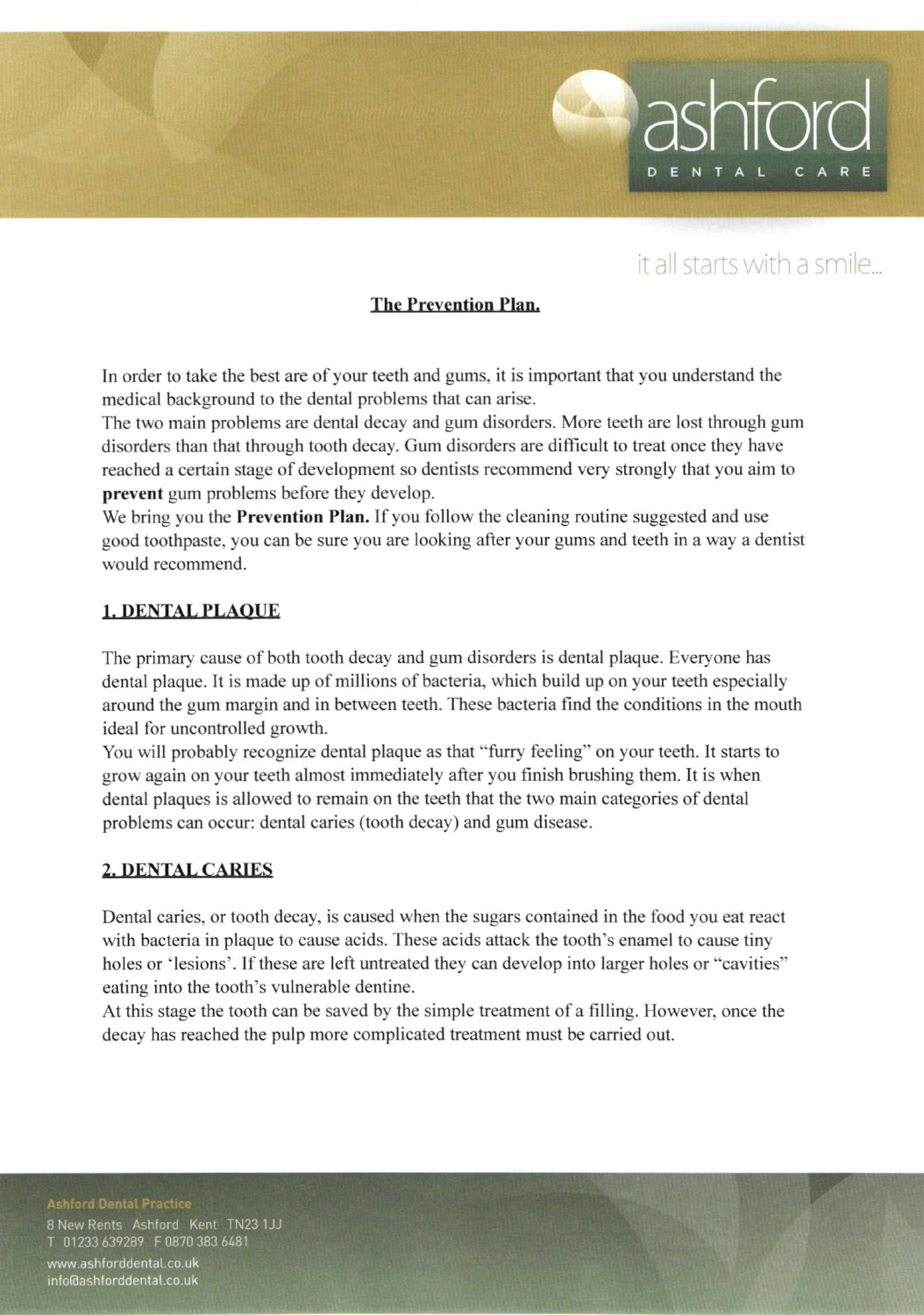

# it all starts with a smile...

## Prevention:

Caries is most likely to start when the combination of three factors exist:

- A daily diet that contains too many sugary foods and drinks.
- Cleaning, which is not done correctly or often enough (see later.)
- 
- Lack of fluoride-which leaves teeth vulnerable to attack.

This means eating no sugary foods between meals and carrying out very thorough cleaning twice-daily using good toothpaste. All good toothpastes contain fluoride.

#### **GUM DISORDERS**

#### The background:

This second problem is more serious because it is less painful, and people are less aware of it. More teeth are lost through gum disorders that form tooth decay.

Healthy Gums: Not only feel good but they also look good – they should be pale pink in colour, have a maft surface, a firm consistency and their edges should be finely tapered. They should never bleed when probed by the dentist or during routine tooth brushing or flossing.

Gums are at risk: not because of ages but because of lack of care.

Bacterial plaque: builds up on the teeth and tends to collect around and under the gum margin. In time the bacteria starts to build up toxins, which attack the gum. This causes inflammation, swelling and occasionally a slight bleeding at the gum margin. The condition

8 New Rents Ashford Kent TN23 1JJ

T 01233 639289 F 0870 383 6481

www.ashforddental.co.uk info@ashforddental.co.uk